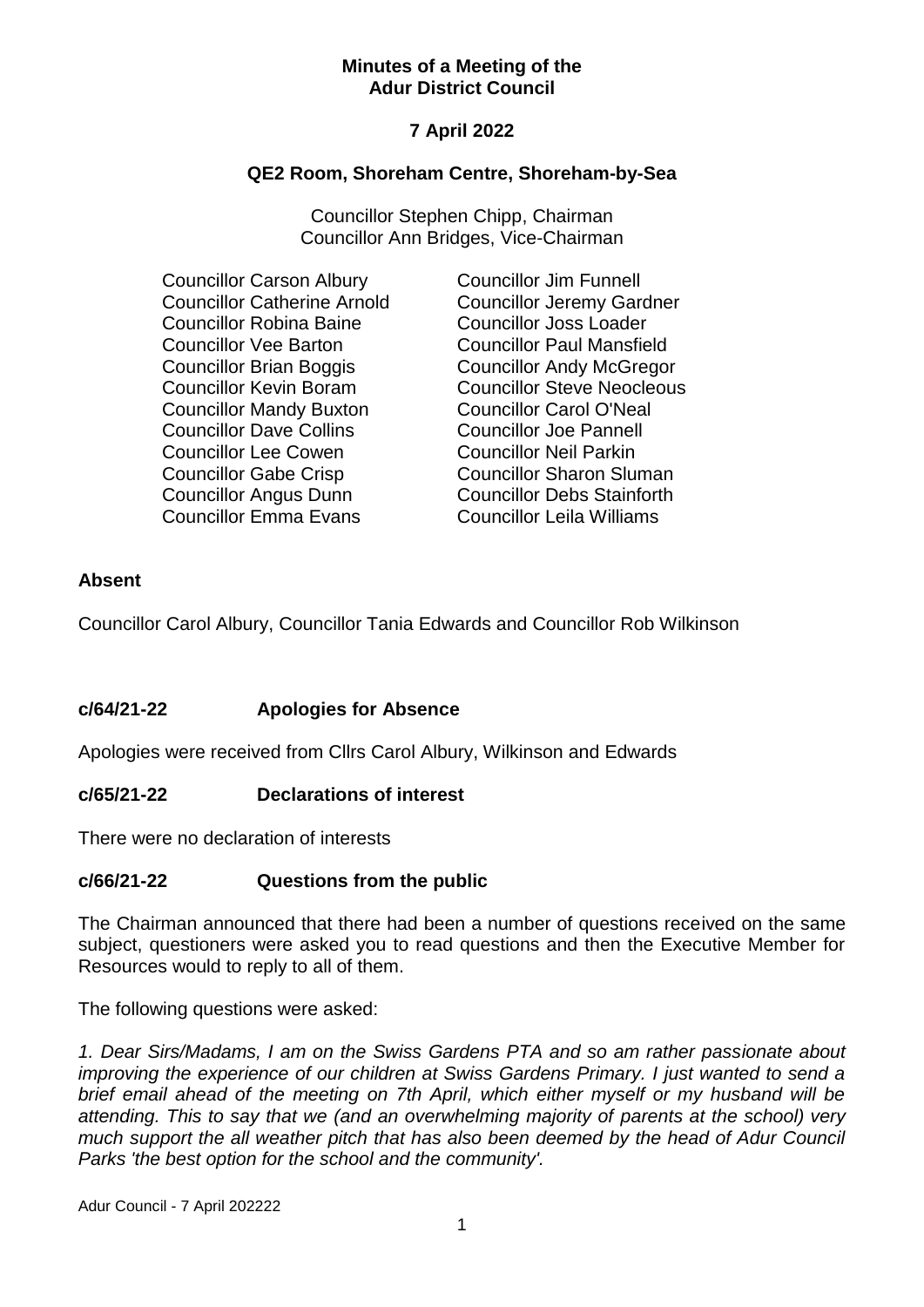*The recent pandemic has caused a lot of anxiety in children and as we all know, outdoor activity can hugely improve this. This is especially important during the darker winter months when children can really only get outdoor time in daylight inside school hours. This is also precisely the time of year that regular grass becomes waterlogged. We know from previous consultations with the council that an all weather pitch would be the only option that would provide long lasting, year round access to a usable playing field.* 

*Furthermore, we have a fantastic head who has been campaigning tirelessly for this for many years. Mr Caughlin is much respected and trusted in our school and the mere fact that he has spent so much time and energy on this, during what has been a very difficult few years for schools, says enough to us parents as to how important this all weather solution must be for our children.* 

*I think everyone agrees that our children, who spend most of their time at school, deserve to grow up as healthy, happy adults. So I and many parents, carers and grandparents at the school very much hope we finally get approval for the all weather pitch that has been just out of reach for the past 5 years. This solution is highly overdue and now needed, more than ever. Please let me know if there is anything that we can do to make this happen?*

*2Swiss Gardens has to use the Meads as an outside area for sports and play as they don't have enough space. But The Meads is unusable for one third of the time due to the condition of the surface.*

*That's the equivalent of one whole term where the children have no access to a safe place to run around.*

*1,650 hours of missed PE and play opportunities have already passed since the funds were actually allocated to Swiss Gardens.*

*That translates to 300 hours of actual child play for every week that Adur council doesn't move this project on.*

*300 hours on enclosed concrete when they could be in the Meads with a play-friendly surface surrounded by the trees and grass of the rest of the park.*

*This is not just a nice thought. Playing on concrete has real consequences. Twice my own child has been knocked over on the over-crowded concrete and been hurt badly enough I've had to come and collect him. These are not just grazed knees, these are face and head injuries. The second of which bled so much I had to replace his coat.*

*Playing in an area that is only 'half' committed to the children*

*also has consequences. The children have to wait while their teacher checks the grass for broken glass and dog poo before they start. There was one time my son missed his PE lesson after he sat down in the beginning and put his hand in dog poop and had to go in and clean up. He missed his lunch too that day because he just couldn't get his hand to feel 'clean' enough to eat.*

*This is why we are asking the council why there has been no forward movement on this, why have they stopped before a solution was found, and what they are going to do to move this on and get our children a safe place to play?*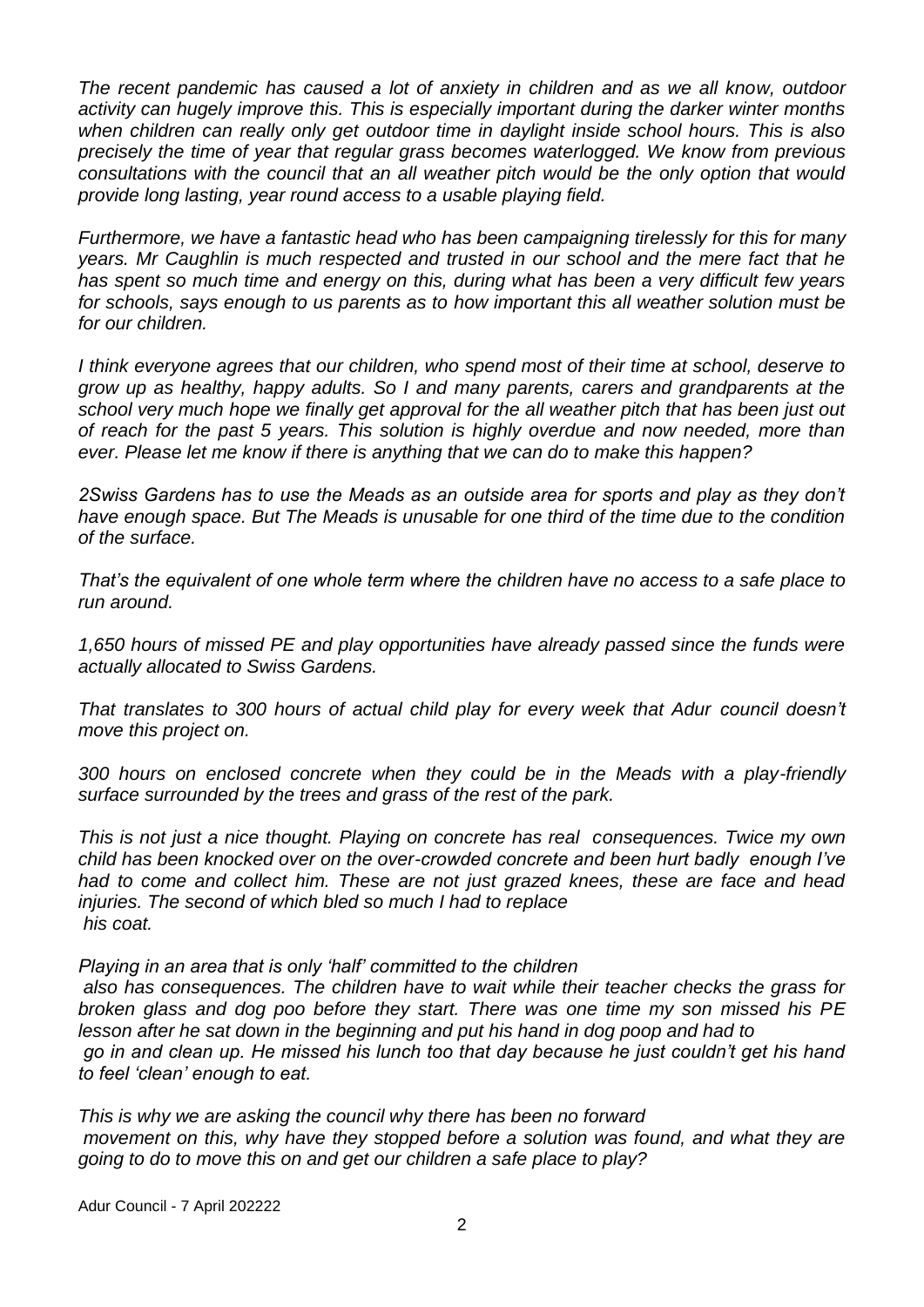*3Adur Council leases the enclosed area of the Meads to West Sussex county council for the use of Swiss Gardens Primary to use for 35 hours a week.*

*Sport England states that, at most, natural turf pitches have a weekly coping capacity of 3-6 hours for adults, rising to 4-9 hours for children.* 

*Given the HUGH discrepancy between the hours of use needed and the hours of use actually viable with grass, why is this option being considered by the council?*

*4. Firstly, to give context to my question I would like to briefly summarise some observations. A genuine comment from my two children, on separate occasions a few weeks ago when there was a dry spell 'Mummy, we are using the Meads now' and 'I had a good play time, we are on the Meads…..' It was if it were a treat to have been given this opportunity. I saw how much lighter and positive they seemed having had a good playtime during their day. It has been widely noted that the play space at Swiss Gardens Primary school is inadequate and does not meet the required standards of play space per child or space needed to make sure that the PE curriculum is resourced efficiently. For most of the year the children are required to play in the small, concrete areas that surround the school where there is also constant school pedestrian traffic - those getting from one area to another. The ground is harsh and accidents happen regularly. If you take the opportunity to see the children at playtimes you will notice that there is not enough space to run or move and children are constantly having to navigate other children and staff.*

*As a professional in the field of mental health and wellbeing within schools, I cannot stress highly enough, the importance of having sufficient and usable outdoor play space is for primary school children. With higher expectations academically, children need the opportunity to be able to have a space to be physical during playtimes and PE. Moreover, post pandemic, there is even more of a requirement for children to have outdoor space. There has been an increase in cases of children requiring mental health and emotional support. When a child is feeling anxious or frustrated they need to be able to match that energy by doing something physical that can change the energy into something positive such as running or playing ball games. Sitting in a calm room will not always support that child. The DfE state that enabling a child to be physical when in a heighted state of emotion, allows them to regulate their feelings more effectively. This is particularly true for primary age children as emotional maturity is not as developed as secondary age children and*

*therefore are less likely to be able to self-regulate. Without expelling the energy, they have caused by increased adrenaline in the body, children become frustrated and angry which can lead to negative behaviour or internal and / or external self-harm. Currently there is no sufficient space for children to run, play and conduct ball games on the current site safely. The government guidelines stipulate that the MINIMUM amount of outdoor play space recommended per child is 20m2, Swiss Gardens children have 2m2 –*

*Please take a moment to note that this is ten times less than the recommended amount.*

*The NHS indicates that 1 of the 5 areas to focus on to support wellbeing is physical activity, children spend 195 days at school per year, over half of those days are during the winter months, when it is dark from 4pm. Therefore, an opportunity for children to get the most physical exercise to support their wellbeing is during the school day. I appreciate the concerns of the surrounding residents; in an ideal world the Meads would be able to facilitate children's playtime throughout the year on grass. The feasibility study* 

*indicates that 20% of the year this would still not be possible – most likely during the winter when the children need it most. It also indicates that grass as an option would not last.*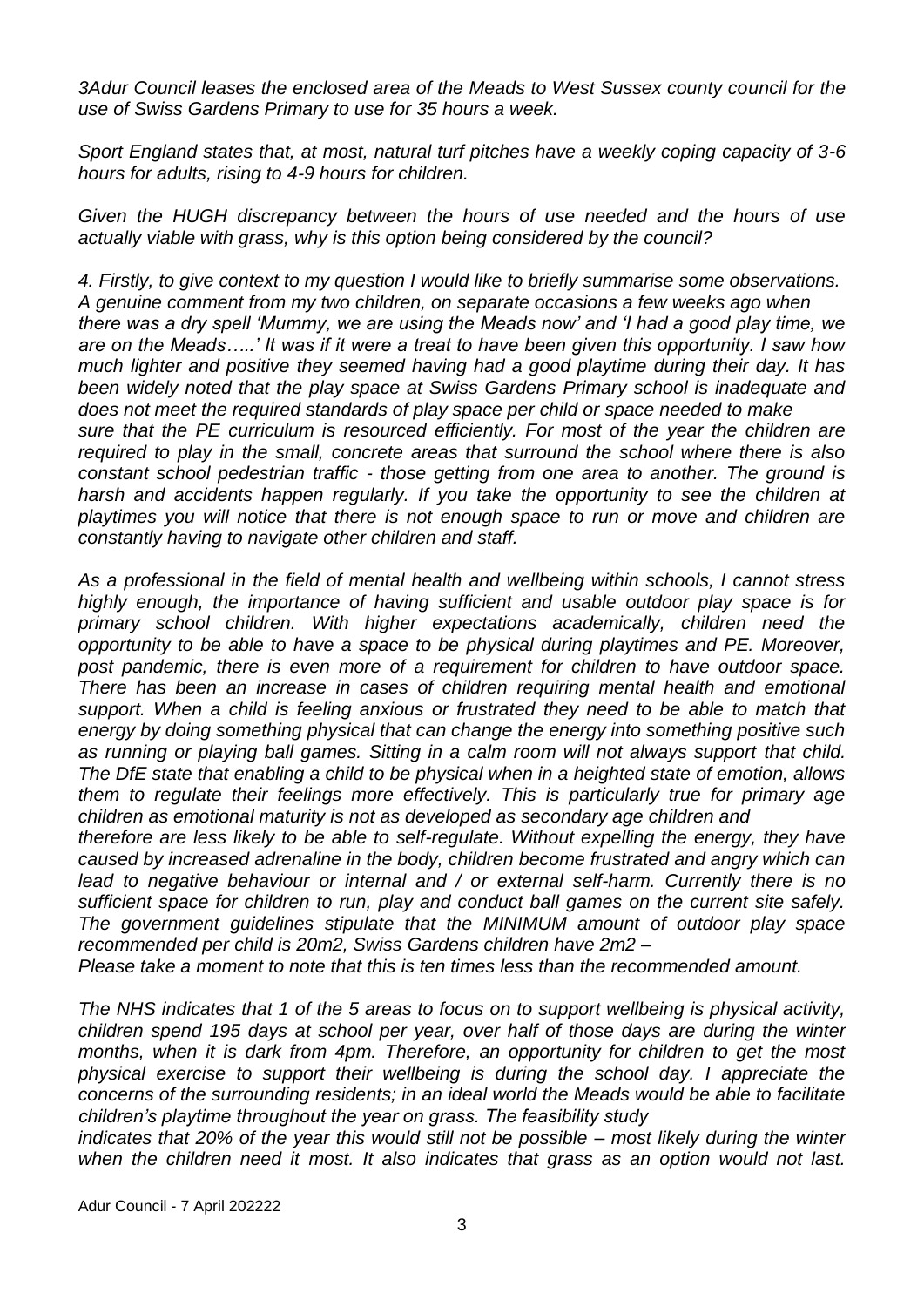*Please note that 460 children who attend the school are also neighbours to the Meads. Their voices need to be heard too.*

*Considering the above my question is: Were all 570 parental responses on behalf of the children who attend the school that were in favour of having an all-weather pitch to support the mental health and wellbeing of the children, taken into consideration? And what is proposed to rectify the woeful inadequacies of current play space for the children given that the grass option is most likely to be out of use during the winter months when children have less opportunity to play outside after school and need the provision in school?*

*5. I have a question for the council regarding the development of The Meads play area in Shoreham-By-Sea.*

*The Meads has two sets of users who unfortunately have opposing sets of needs*

*Firstly - Children who use the enclosed area for physical education and play.*

*Secondly - Local people who use the park, next to the enclosed area, for recreation.*

*Given that Adur council are required to serve both sets, it was concerning to see that the consultation was managed by a company whose mission statement supports the needs of the second set of people and opposes the first. We have concerns as to why an independent company wasn't used.*

*Even more concerning is that we don't see where in the consultation the needs of our children were EVER actually investigated or explored.*

*Despite the fact that the 450 children of Swiss Garden are the main users of the enclosed area and in pure numbers the main daily users of the Meads, the consultation demographics record only 1% of the reporting included people under the age of 16!*

*In effect, nobody talked to them at all!*

*When our school community started to understand that the process was missing out the needs of our children, over 500 parents sent in messages of why this is so important, but we don't see any evidence that Council has acknowledged this intense local support or the content of those concerns.*

*Can the council therefore tell us how they are going to address this imbalance going forward and give a more suitable weight to the needs of our children as the main users of the enclosed area?*

*6. We have been pursuing for 6 years + potential projects which would enhance the outside sporting and play experience for children at Swiss Gardens. We have been given many assurances that improvements will be made. The school's clear preference has apparently been rejected by the council. During this 6 years around 400 children have moved on from Swiss Gardens. We currently have 430 children at the school. How does the council's future planning ensure we meet the social, emotional and health needs of children currently at, and not yet at, the school ?*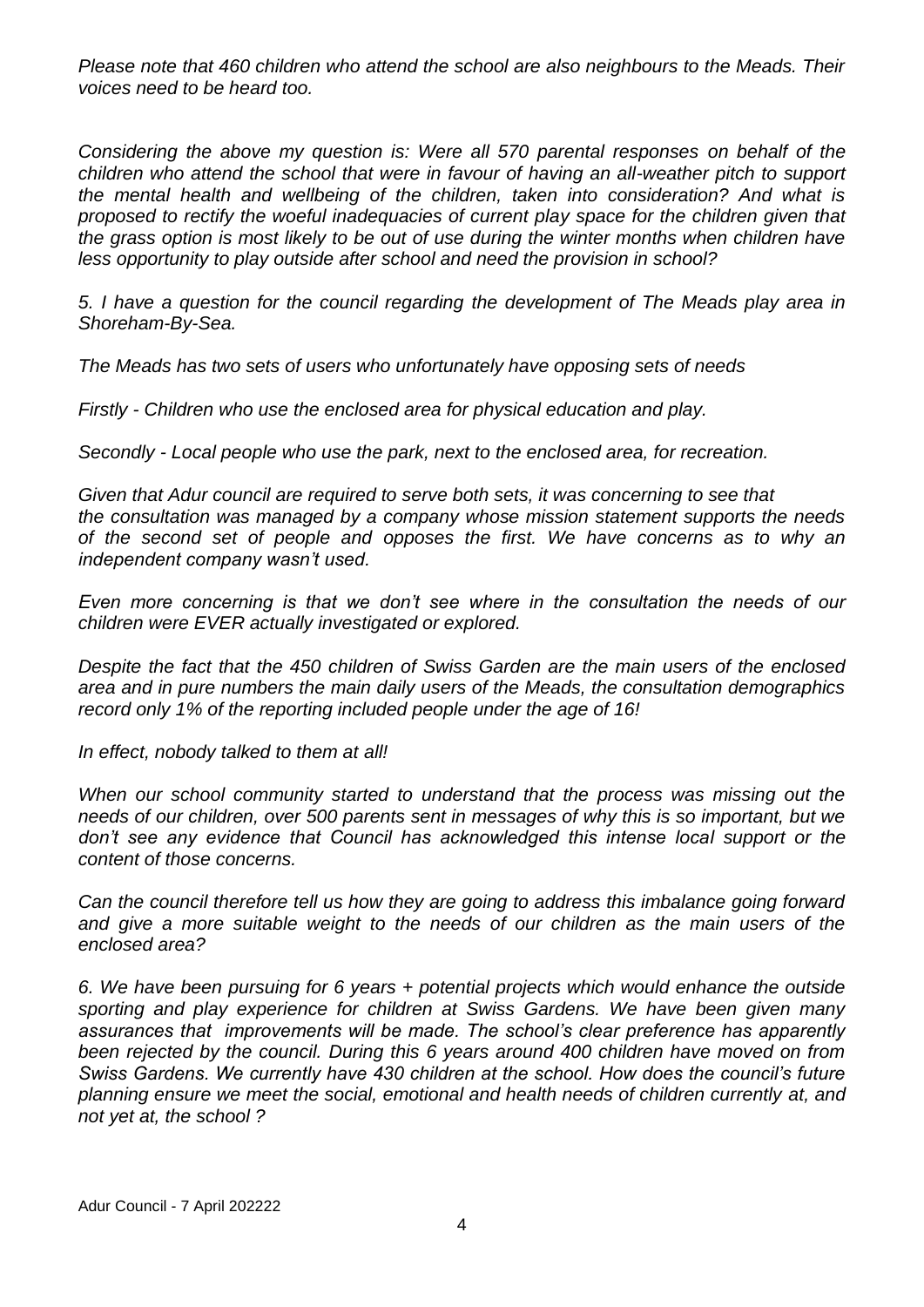*7. In Dec 2016, this council helped us secure funding to improve our outside space on the Meads to make it more useable all year round especially in light of increased numbers. Adur DC announced the news to great fanfare to the local press.*

*• Over the next few years we had many meetings with Emma Evans, and officers, during which time everyone broadly said they were supportive of the scheme.*

*• WSCC offered to project manage the scheme. Adur DC insisted as it was their land and they should project manage it for the benefit of the school and the community.*

*• After some local opposition started the school had a meeting on Jan 10th 2020 with officers, Emma Evans and Kevin Boram who were all asked in the face of local opposition, 'there is no point in the school carrying on with the scheme unless we have your support'. Every person in that room said they supported us. This was the last meeting the councillors agreed to attend despite several requests.*

*• In Jan 2021 an officer from parks met the school and told us the consultation had gone well, the independent consultant had described to him that the scheme was a 'no brainer', that there was no significant environmental impact, that there was a clear need for an all weather space, that new grass and drainage wouldn't' last, still wouldn't be useable and that he would be recommending an all weather solution to the JSC.*

*• As effectively the budget holders we were promised that we would have a chance to make sure voice was heard in that forum. This never happened.*

*• We were promised the consultation would be released in Feb 2021. It was delayed till after the local elections, itself a breach of government consultation guidelines.* 

*• Pre election 2021 I begged the Green Party candidate not to use the Meads as political football whilst we were trying to keep our teachers alive and kids educated in a pandemic. She told me in writing : 'there's nothing for you to worry about as Chair of Governors' and effectively that she wouldn't take sides. A short while after she announced in her election material that she was opposing the schools wishes with telling the school first,*

*• In July last year the council announced it had a preference for grass, in direct contradiction of the advice of their own senior officer, and promises they personally had made*

*• In subsequent meetings with Officers a number of promises were made, minuted and agreed to. These include (amongst others) :*

*• A commitment to provide an 'exemplary well drained sports and play space'*

*• That he would organise ground / usage surveys done over the winter, get data on the different surfaces and bring plans to start the shared fundamentals of project*

*• He would facilitate meetings with local councillors*

*• That he would 'to present evidence that a grass solution is sustainable and durable all year round for the level of use we anticipate for the space'*

*• That he would find a previous officers recommendation that he told us he would make to Exec councillors recommending Artificial Grass Pitch for the JSC report we were promised.*

*• That Adur DC would revaluate all options for enclosed Meads space including*

*• Assessing educational need - clearly no work has been done on this - not a single conversation has been had with any teacher about educational need.*

*• Reassessing costs / durability / all year round use / value for money (particularly in light of new info that a new grass pitch without a very high maintenance regime is likely to be unsustainable)*

*• Demonstrate Adur recommended solution is compliant with statutory obligations / regulatory guidance for Health & Safety, Employment Law and School Playspace.*

*As far as we're aware none of these promises have been fulfilled. Does this council have a problem keeping promises to primary schools and more importantly taking the steps necessary to keep our kids safe?* 

The Executive Member for Resources stated that there had been a misunderstanding about the role of Adur District Council in relation to the meads. The Exec member noted the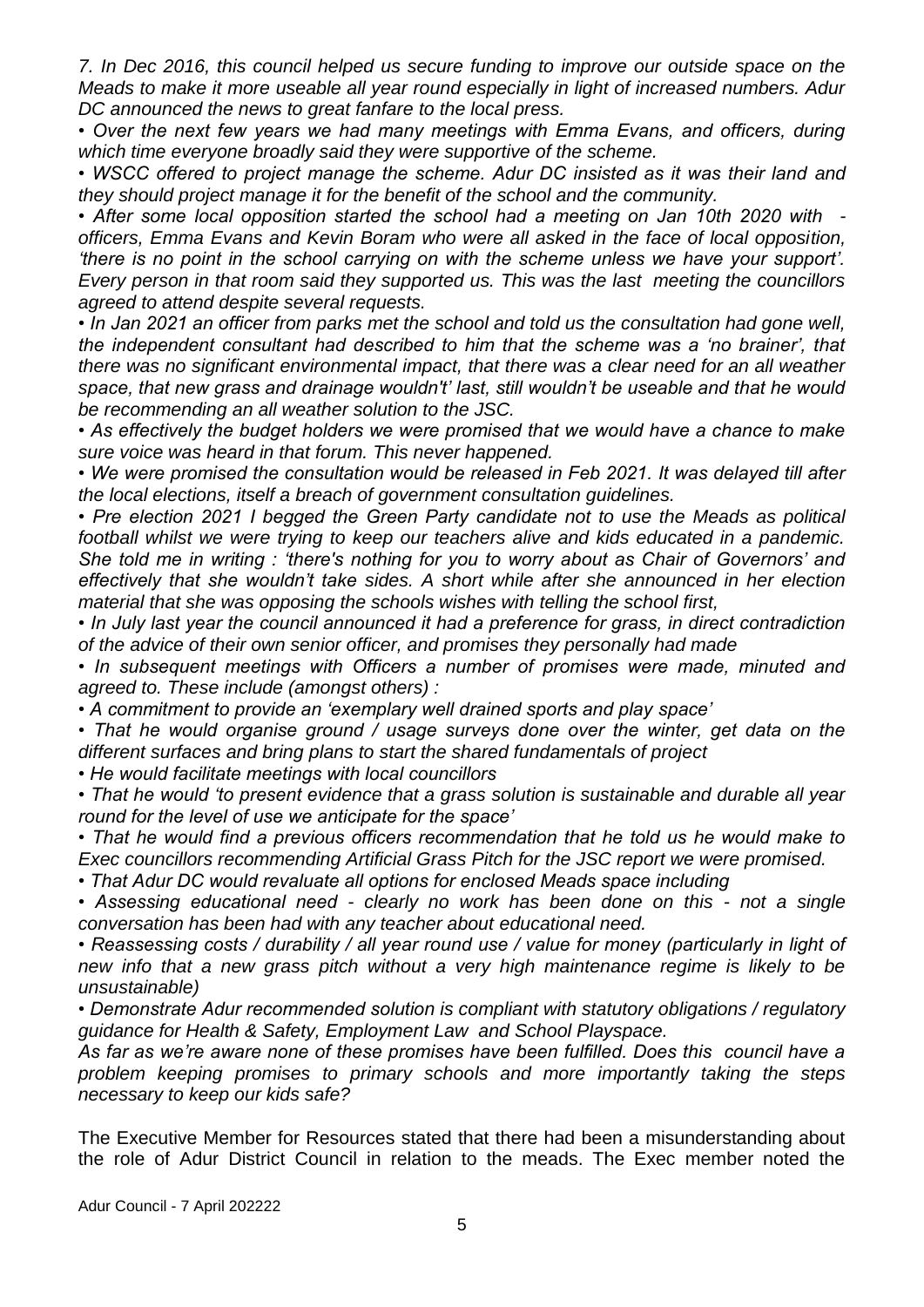importance of sport and recreation for the children at Swiss Gardens and explained that he knew first hand the benefits of the sport to the mental and physical development and active lifestyle brought. The Council was not here to stifle that opportunity. It was important to understand that whilst Adur District Council owned the Meads, the fenced area was leased in its entirety to West Sussex County Council for use by the school during set times. This arrangement came about following a request from West Sussex during changes to the age of transfer process moving the school from a first school to a primary. The expanded school no longer had sufficient outdoor space and the District Council were asked to allow shared use of the Meads through a lease arrangement which Adur District Council agreed to.

As the Planning Authority the Council had secured section 106 monies from developers primarily on behalf of other parties such the Ropetackle north development section 106 monies were secured on behalf of West Sussex County Council. An amendment was made that funding be ring fenced for Swiss Gardens Primary School. How the money was spent was for the County Council to determine, it was expected that this be done in consultation with the school. Adur District Council had no say on how the School and West Sussex decided to spend that money.

The mental and physical benefits of an outdoor space were not limited to children. The District Council has overall responsibility to look after our parks and open spaces in Adur for the benefit of the whole community. The Council was committed to curating our parks and open spaces and to promote environmental best practice in a manner that is consistent with our Climate Change strategy. The Meads was one of the smaller open spaces. It served a variety of uses and was enjoyed by a wide cross section of people form the local community, many of whom had also made their views known. It was clear from the consultation exercise that took place last year, that a majority favoured an improved grass solution for the leased area.

The Councils conclusion as landowner, was that it was believed that the impact on the Park of the leased land becoming 3G would be on balance detrimental and take away too much of the grassed area that is enjoyed by the wider community outside of school hours. It was important to note that the Council had not been asked by the leaseholder to consider a variation to the lease to permit installation of an artificial surface or to do anything to that piece of ground. The fact was that a considerable sum remained available to be spent by the County Council in conjunction with the school– in the region of £280,000. This money could be used to upgrade the leased area and the District Council would be likely to support an improved grass solution with much better drainage that would maximise its availability during the year. The Council would commit technical and project support along with ongoing maintenance. The decision on how to spend the money lay with the County Council to determine in consultation with the school.

It was reiterated that the money was not the District Councils to spend. It was for West Sussex County Council in consultation with the school. It was money that was earmarked for school improvements. It was not ringfenced for the Meads and could be spent on other areas of the school. The Councils had not had any updates on progress and would continue to push for these. It felt that some of the questions put through misunderstanding were put through false premise that the District Council were somehow holding things up, didn't care about the pupils of the school and didn't want to make a decision. The school was urged to take up dialogue with the county council and agree how the money should be spent.

The Executive Member for Environment explained that a friend of the Meads group had been formed and had cross party support and it was urged that people get involved with that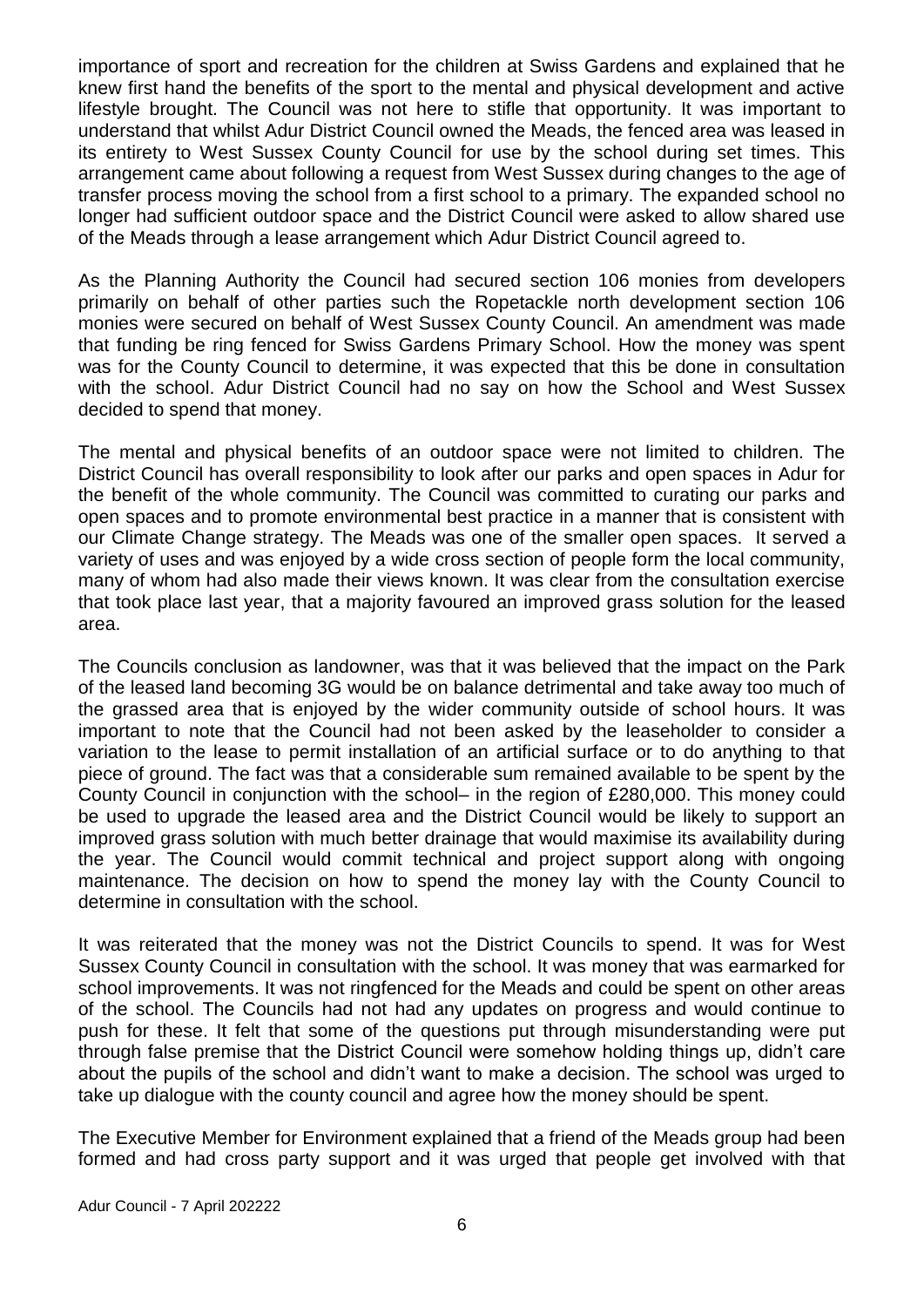group. It was believed that the group involved parents from the school as well as residents and that working together was a way forward.

It was asked how the work of friends addressed the drainage of the site. The Executive Member told the meeting that the area outside of the fence was being dealt with by the 'friends of' group. With regards to the area leased, the council was waiting for West Sussex to put forward a proposal. A request to improve drainage would be considered as landowner in that instance. The leaseholder would need to request something in the first instance.

Members were told that the school was in continual consultation with the County Council about the use of the money. It was asked why during the process the school had been misled by officials and councillors as to how the process played out, who carried key responsibilities and who were the decision makers. The Executive Member told the meeting that the Council was not the Education Authority and that West Sussex County Council were the education authority, they were the ones who would need to make proposals about the use of the land of which the District Council would make a decision.

It was asked how the Council could help provide a resolution to a 'council vacuum' (referring to decisions not being made by wither West Sussex or Adur District). The Executive Member told the meeting that The Council had offered project and technical support to West Sussex County Council should they want to go ahead with the enhanced grass and drainage solution. There had been no decision because there had been no question from West Sussex concerning use of the land. The Executive Member committed to getting in touch with West Sussex County Council responsible officers and members to get an update on where the Councils were.

It was asked if democratically the Council had carried out a democratic consultation. It was purported that the Council had not addressed the whole neighbourhood including children and parents of the school. The Executive Member told the meeting that there had been a session with allotment holders, two school sessions had been carried out, there were two public drop-ins, there had been a public survey. There were a number of opportunities for people to engage with the process.

It was asked how concerns about the process of consultation were being addressed and how would the school be heard. The Executive Member told the meeting that there had been a variety of opportunities for people to take part in the consultation which had been carried out by an independent company. The Executive Member told the meeting that people could write to their County Councillor, the responsible County Council Cabinet Member and the responsible officers at West Sussex.

Reference was made to a petition supporting the installation of a 3G pitch and it was asked why that was not considered public support for the project. The Executive Member told the meeting that a range of responses had been considered when a preference had been reached as a result of the consultation.

## **c/67/21-22 Confirmation of Minutes**

**Resolved:** that the minutes of the meeting of the 7 April 2022 be approved as the correct record

### **c/68/21-22 Announcements by the Chairman, Leader of the Council, Executive Members and / or Head of Paid Service**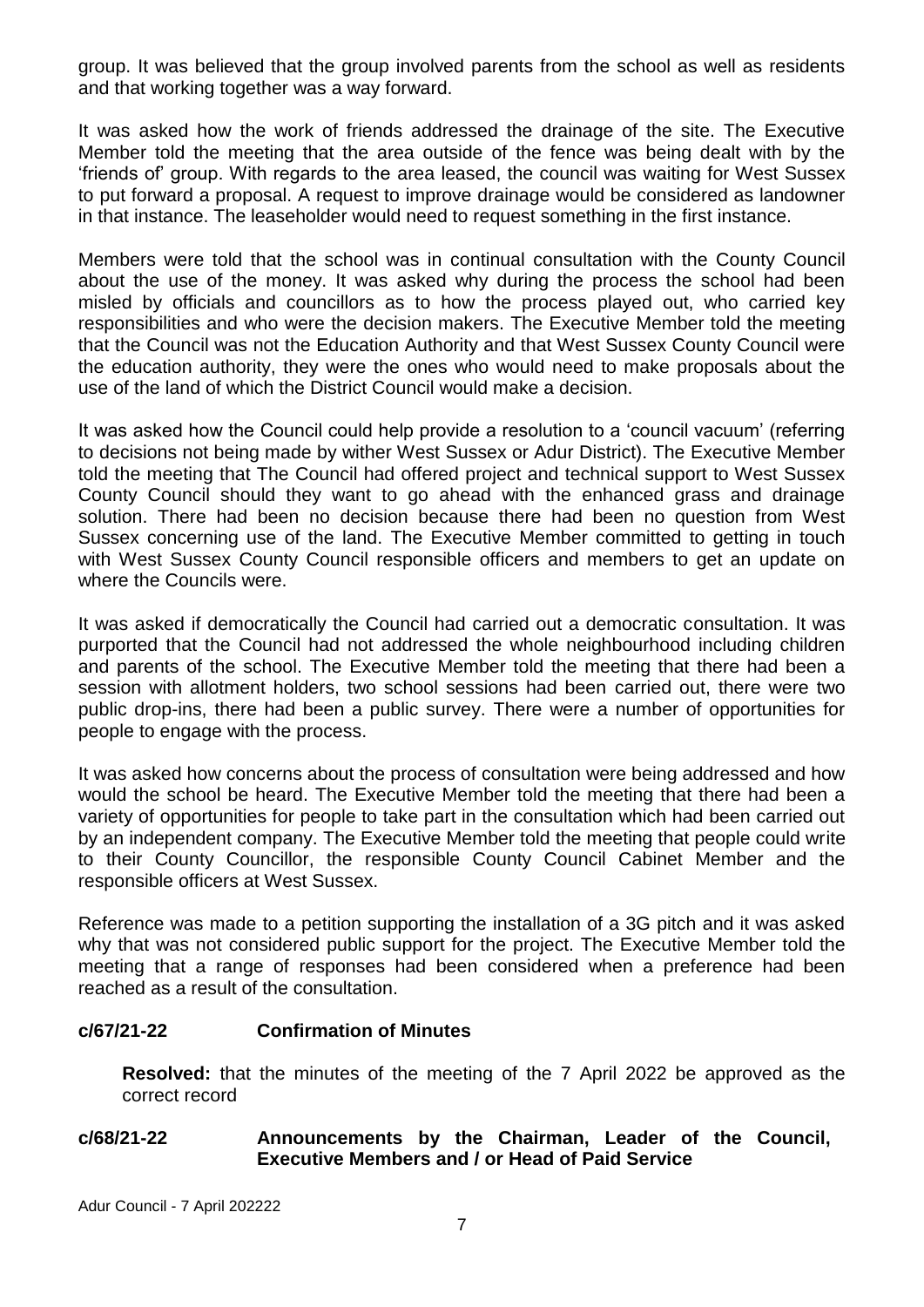# **The Chairman made the following announcements**

March/April 2022

3rd March – Planted a silver birch tree in Brooklands park in commemoration of those that have lost their lives during the pandemic and to be used as a place of quiet contemplation.

11th March – Planted and Oak Tree in Buckingham Park to commemorate the Queens platinum Jubilee for the Green Canopy initiative. I was joined by several councillors and was really happy that my children's school allowed my children to join me and help.

1st April was my charity golf day for Esteem at West Hove golf club. Great day had by all and we raised over £3000 for charity. To say conditions were challenging is a bit of an understatement with strong winds, snow, sleet and hail and blazing sunshine all in one 4 hour game – unless you were Angus Dunns team who really got their moneys worth and had about a 17 hour round!

Finally I am able to advise, if not already known, that I will be stepping down from role as a Cllr after 7 years. I have fought 3 elections and enjoyed immensely my time as a Cllr. I made my intentions clear to the Leader before Christmas and only reference this as a recent planning committee audience members may feel they have somehow helped in that decision – they did not. I have no long and rousing speech except to say I hope that Cllrs on all sides of the chamber treat each other with respect and choose their words publicly carefully – having had to call the Police due to recent communications sent to me on line I know all too well the consequences of enflaming the work we do here – which after all is only for the benefit of the area we live.

Some highlights for myself have been the hundreds of constituents I have been able to meet and help over the years, the deterrents on Southwick Green that have ensured we had at least one period in my time as Southwick Green Cllr without incident and also some of the buildings that are now developed in our community that will house new families and help bolster our local economy.

I want to thank all of the officers that have helped me a long the way and you, my fellow councillors for all tirelessly doing work to aid our Adur District. Best of luck to all those standing in the upcoming May election.

The Leader of the Council wished all Members well in the upcoming election and all retiring members well. The Leader told members that he had taken on board comments at a recent governance meeting concerning allowances and benefits. It was a national issue and he had asked some members to look into the issue and report to the MP for support.

# **c/69/21-22 Items raised under urgency provisions**

There were no urgent items

### **c/70/21-22 Recommendations from the Executive and Committees to Council**

**7(a) Joint Strategic Committee 16 March 2022**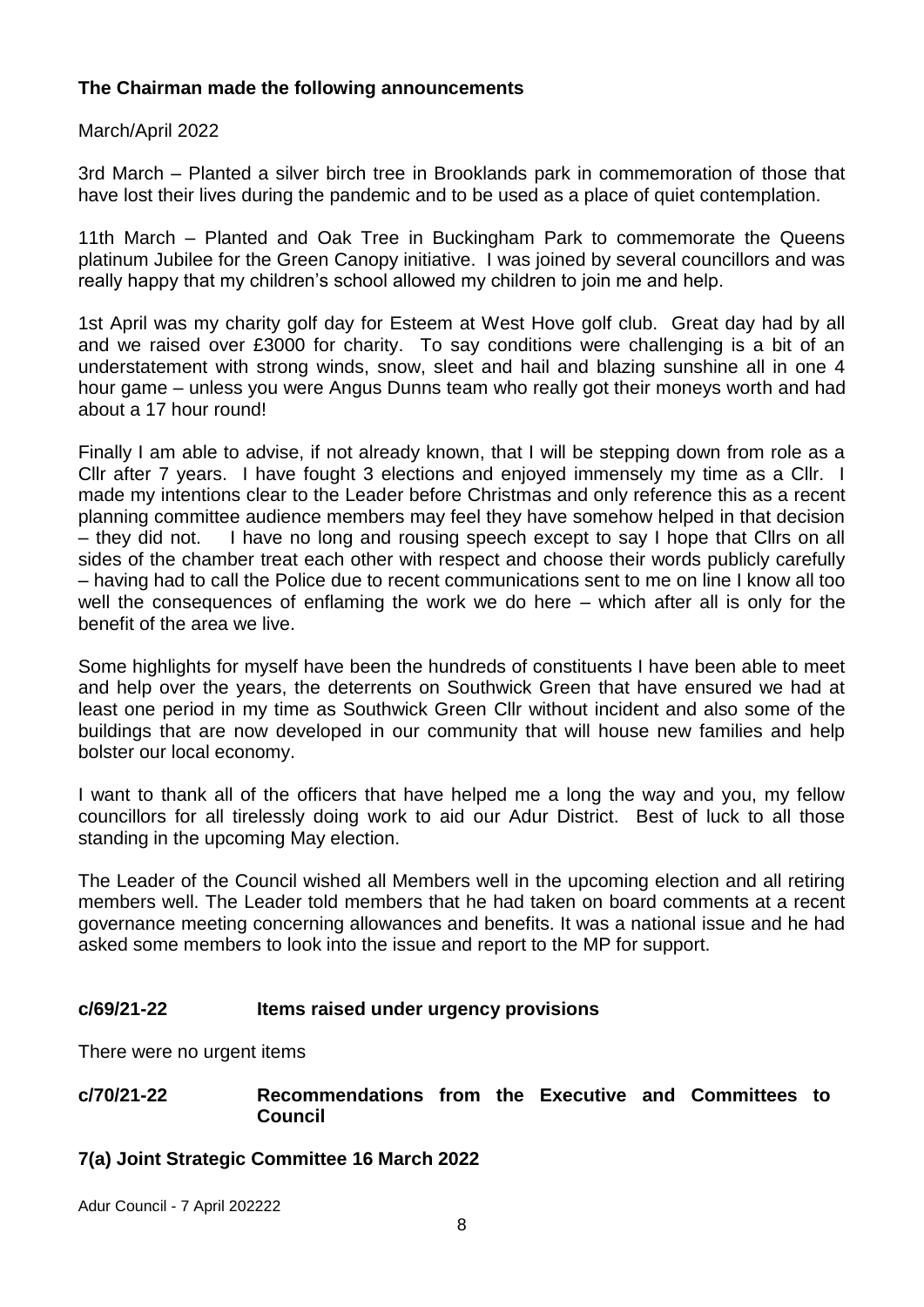# **Renewal of the Adur and Worthing Wellbeing Partnership**

The Leader introduced the recommendation to the Council which was seconded and on a vote unanimously approved.

**Resolved:** that in relation to the annual funding allocation from West Sussex County Council for the next five years of the partnership the Councils amend the revenue budget accordingly. The indicative amount for 2022-2023 was £513,973

# **7(b) Joint Strategic Committee 16 March 2022**

## **Pathways to Affordable Homes - Delivery Plans**

The Leader of the Council introduced the recommendation to the Council which was seconded and debated

Members discussed waiting lists, housing currently available and housing being developed with the seconder of the recommendation commenting that housing was needed across all sectors of the market. On a vote the recommendation was unanimously approved.

**Resolved:** that Adur and Worthing Councils adopt the Delivery Plans set out in Appendix A as part of the Housing Strategy for 2020-2023.

### **7(c) Joint Overview and Scrutiny Committee 17 March 2022**

# **JOSC Work Programme Setting 2022/23**

The Chairman of the Joint Overview and Scrutiny Committee introduced the recommendation to the Committee which was seconded.

Members debated the recommendation and comments were made about member participation in Scrutiny meetings and independent of Chairing. On a vote the recommendation was passed unanimously

**Resolved:** That the amended draft JOSC Work Programme for 2022/23 be approved.

### **7(d) Joint Governance Committee – 22 March 2022**

### **Proposed revisions to Contract Standing Orders**

The Vice Chair of the Joint Governance Committee introduced the recommendation to the Committee.

Members debated the recommendation and discussed issues of social value and local procurement. On a vote the recommendations were approved unanimously

**Resolved:** that the amendments to the Joint Contract Standing Orders be approved;

# **7 (e) Joint Governance Committee 22 March 2022**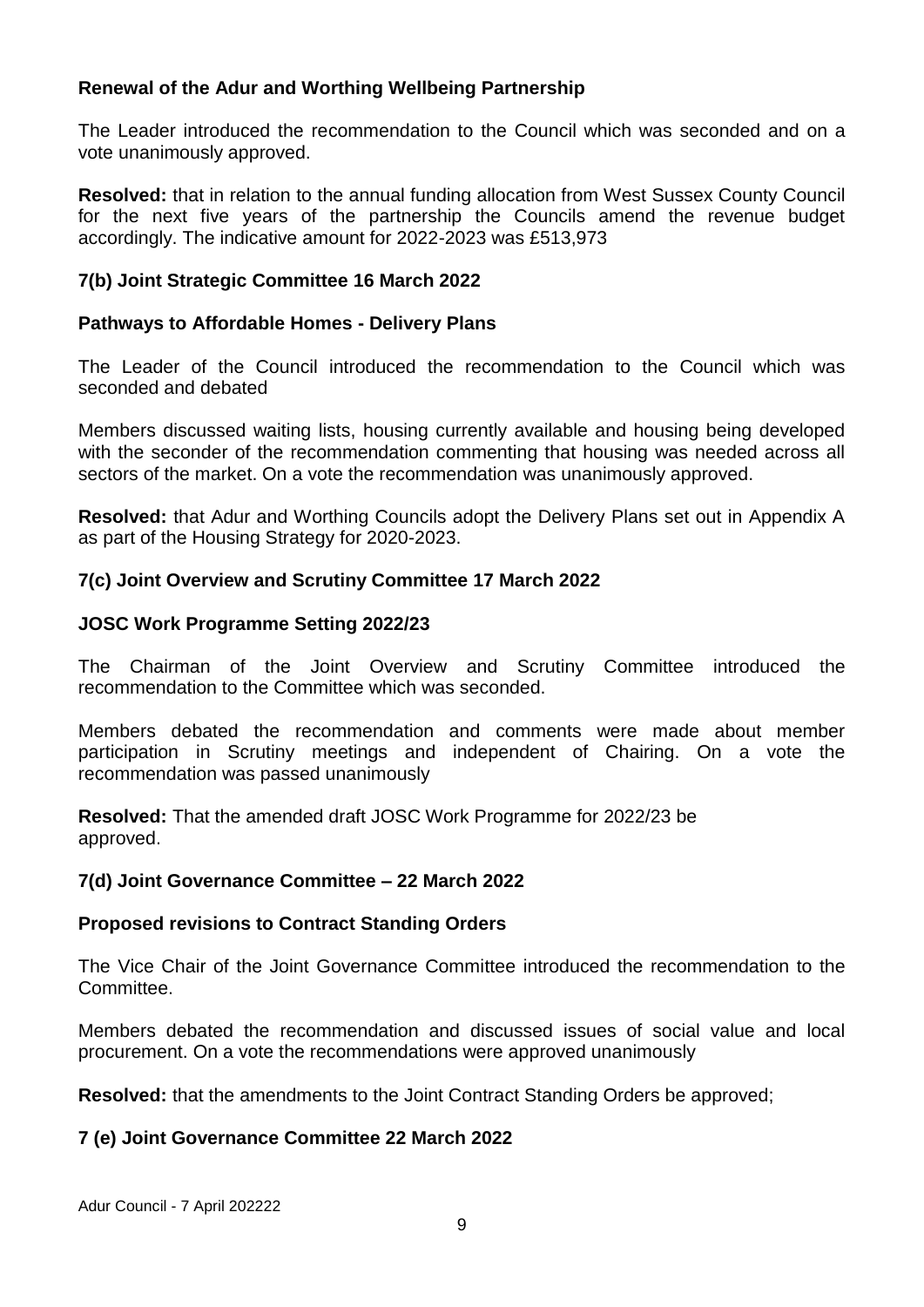# **Scheme of Allowances for Council in 2022/23**

The Vice Chair of Joint Governance introduced the recommendation to the Committee.

Members debated the recommendation and there was consideration that the recommendation be deferred to the next municipal year although this amendment was withdrawn. On a vote the recommendation was unanimously approved

**Resolved:** that Members Basic Allowance be linked to the outcome of the Officers' NJC Pay bargaining agreement for the year 2022/23.

### **c/71/21-22 Report of the Leader on decisions taken by the Executive**

There were no announcements by the Executive and no questions put under this item

#### **c/72/21-22 Members question time under Council Procedure Rule 12**

There were no questions under this item

#### **c/73/21-22 Motion on Notice**

Before the council was a motion proposed by Cllr Neil Parkin and seconded by Councillor Dunn. The Motion concerned aggression in Ukraine.

Members debated the motion and discussed on the implementation and wording of the motion. It was agreed that the word 'Russian' be removed as there were people in Russia who were being persecuted for opposing the actions of the Russian Government.

#### **Resolved;**

"Adur Council is saddened and disturbed by the unprovoked aggression against Ukraine, which has caused horrific devastation, and created an escalating humanitarian crisis with millions displaced or affected. In light of this, and as a way of expressing support for the people of Ukraine and members of our communities who are from or who have ties with Ukraine this Council;

a. Condemns the unprovoked Russian invasion of Ukraine and stands in solidarity with the people of Ukraine and their families and friends, including those local to Adur

b. Stands ready to provide support and open our arms to innocent people displaced and affected by this unprovoked aggression.

c. Will work with and support the efforts of our local communities to provide help, support and comfort to those in need."

The Chairman declared the meeting closed at 9.07 pm, having commenced at 7.00 pm